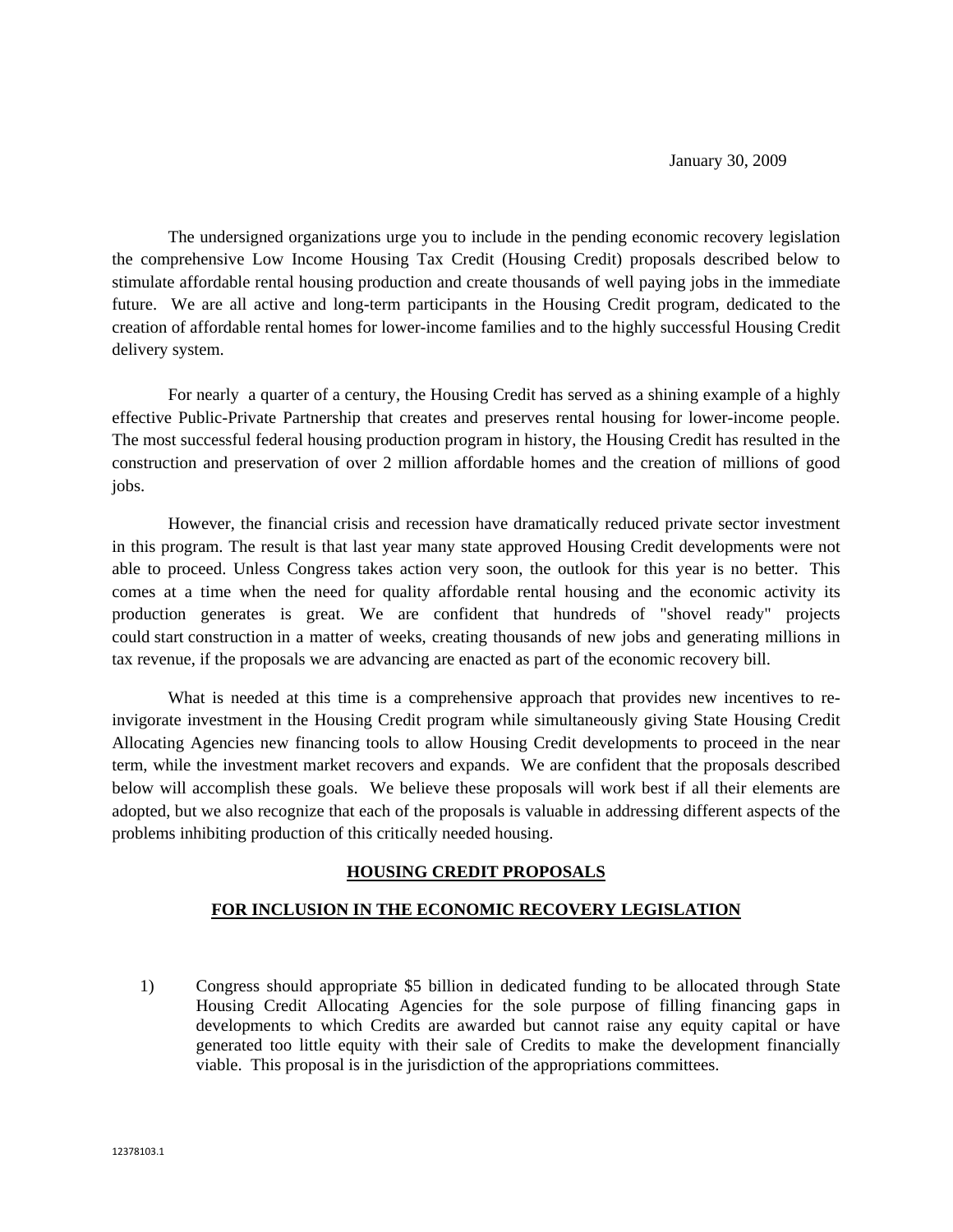- 2) Congress should adopt a proposal, based on the House-passed provision, to permit Housing Credit Agencies to exchange a portion of their 2009 Housing Credits for cash grants that could be used as a temporary measure to provide gap financing necessary to augment the appropriated funding described above and to be used for the same purpose. This proposal is within the jurisdiction of the tax writing committees.
- 3) On a temporary basis, taxpayers should be permitted to elect to accelerate the Housing Credit by up to 200 percent per year for each of the first three years of the ten-year credit period (i.e., 20 percent of the total credit would be taken in each of the first three years). The remainder would be taken on a straight-line basis for the last seven years of the credit period. This proposal would significantly broaden the existing base of investors, which are almost exclusively financial institutions, by making the return to the investor much more attractive, while maintaining the pricing efficiency of the program. This proposal is within the jurisdiction of the tax writing committees.
- 4) Congress should adopt a proposal, based on the Finance Committee-passed provision, to permit taxpayers to carryback the Housing Credit for up to five years and allow these Housing Credits to offset AMT liability during that period. The Finance Committee proposal applies to all general business credits. This provision will allay concerns by potential new investors about their ability to use Housing Credits in the future if their tax liability changes dramatically and will help discourage wholesale selling of existing portfolios of Housing Credits, which selling would interfere with raising fresh capital for new affordable housing developments. This proposal is within the jurisdiction of the tax writing committees.

Thank you for your consideration of these short-term solutions to the immediate crisis in the affordable rental housing market. We look forward to continuing to work with you to ensure the long-term viability of the Low Income Housing Tax Credit program.

## 

(LIST IN FORMATION)

NATIONAL COUNCIL OF STATE HOUSING AGENCIES AFFORDABLE HOUSING TAX CREDIT COALITION AFFORDABLE HOUSING COALITION OF SOUTH CAROLINA AMERICAN ASSOCIATION OF HOMES AND SERVICES FOR THE AGING CALIFORNIA COUNCIL FOR AFFORDABLE HOUSING CALIFORNIA HOUSING CONSORTIUM CITIZENS HOUSING AND PLANNING ASSOCIATIONS (MASSACHUSETTS) CORPORATION FOR SUPPORTIVE HOUSING COUNCIL FOR AFFORDABLE AND RURAL HOUSING ENTERPRISE COMMUNITY PARTNERS, INC. GEORGIA AFFORDABLE HOUSING COALITION HOUSING ADVISORY GROUP HOUSING ALLIANCE OF PENNSYLVANIA ILLINOIS HOUSING COUNCIL INSTITUTE FOR RESPONSIBLE HOUSING PRESERVATION LOCAL INITIATIVES SUPPORT CORPORATION MAINE AFFORDABLE HOUSING COALITION MINNESOTA HOUSING PARTNERSHIP NATIONAL AFFORDABLE HOUSING MANAGEMENT ASSOCIATION NATIONAL ALLIANCE TO END HOMELESSNESS